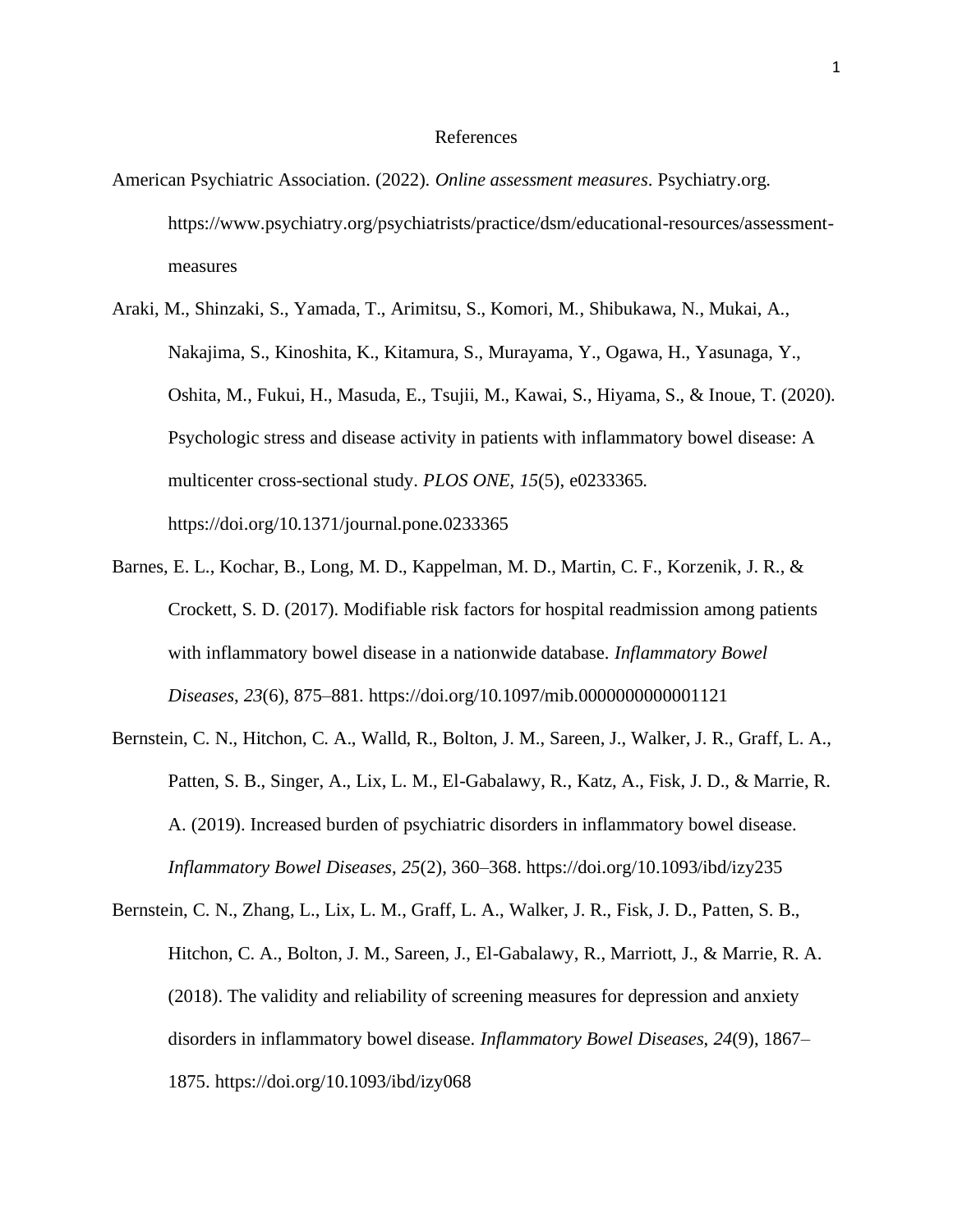- Bhamre, R., Sawrav, S., Adarkar, S., Sakaria, R., & J Bhatia, S. (2018). Psychiatric comorbidities in patients with inflammatory bowel disease. *Indian Journal of Gastroenterology*, *37*(4), 307–312. https://doi.org[/10.1007/s12664-018-0870-9](10.1007/s12664-018-0870-9)
- Bhandari, S., Larson, M. E., Kumar, N., & Stein, D. (2017). Association of inflammatory bowel disease (IBD) with depressive symptoms in the United States population and independent predictors of depressive symptoms in an IBD population: A NHANES study. *Gut and Liver*, *11*(4), 512–519. https://doi.org[/10.5009/gnl16347](10.5009/gnl16347)
- Bieliński, M., Lesiewska, N., Bielińska, J., Liebert, A., Mieczkowski, A., Sopońska-Brzoszczyk, P., Brzoszczyk, B., Kłopocka, M., & Borkowska, A. (2018). Affective temperament in inflammatory bowel diseases: Another brick in the wall of differentiation. *PLOS ONE*, *13*(11), e0205606. https://doi.org[/10.1371/journal.pone.0205606](10.1371/journal.pone.0205606)
- Byrne, G., Rosenfeld, G., Leung, Y., Qian, H., Raudzus, J., Nunez, C., & Bressler, B. (2017). Prevalence of anxiety and depression in patients with inflammatory bowel disease. *Canadian Journal of Gastroenterology & Hepatology*, *2017*(6496727). https://doi.org[/10.1155/2017/6496727](10.1155/2017/6496727)
- Calixto, R. P., Flores, C., & Francesconi, C. F. (2018). Inflammatory bowel disease: Impact on scores of quality of life, depression and anxiety in patients attending a tertiary care center in Brazil. *Arquivos de Gastroenterologia*, *55*(3), 202–207. https://doi.org[/10.1590/s0004-](10.1590/s0004-2803.201800000-54) [2803.201800000-54](10.1590/s0004-2803.201800000-54)
- Calloway, A., Dalal, R., Beaulieu, D. B., Duley, C., Annis, K., Gaines, L., Slaughter, C., Schwartz, D. A., & Horst, S. (2017). Depressive symptoms predict anti-tumor necrosis factor therapy noncompliance in patients with inflammatory bowel disease. *Digestive Diseases and Sciences*, *62*(12), 3563–3567. https://doi.org[/10.1007/s10620-017-4800-y](10.1007/s10620-017-4800-y)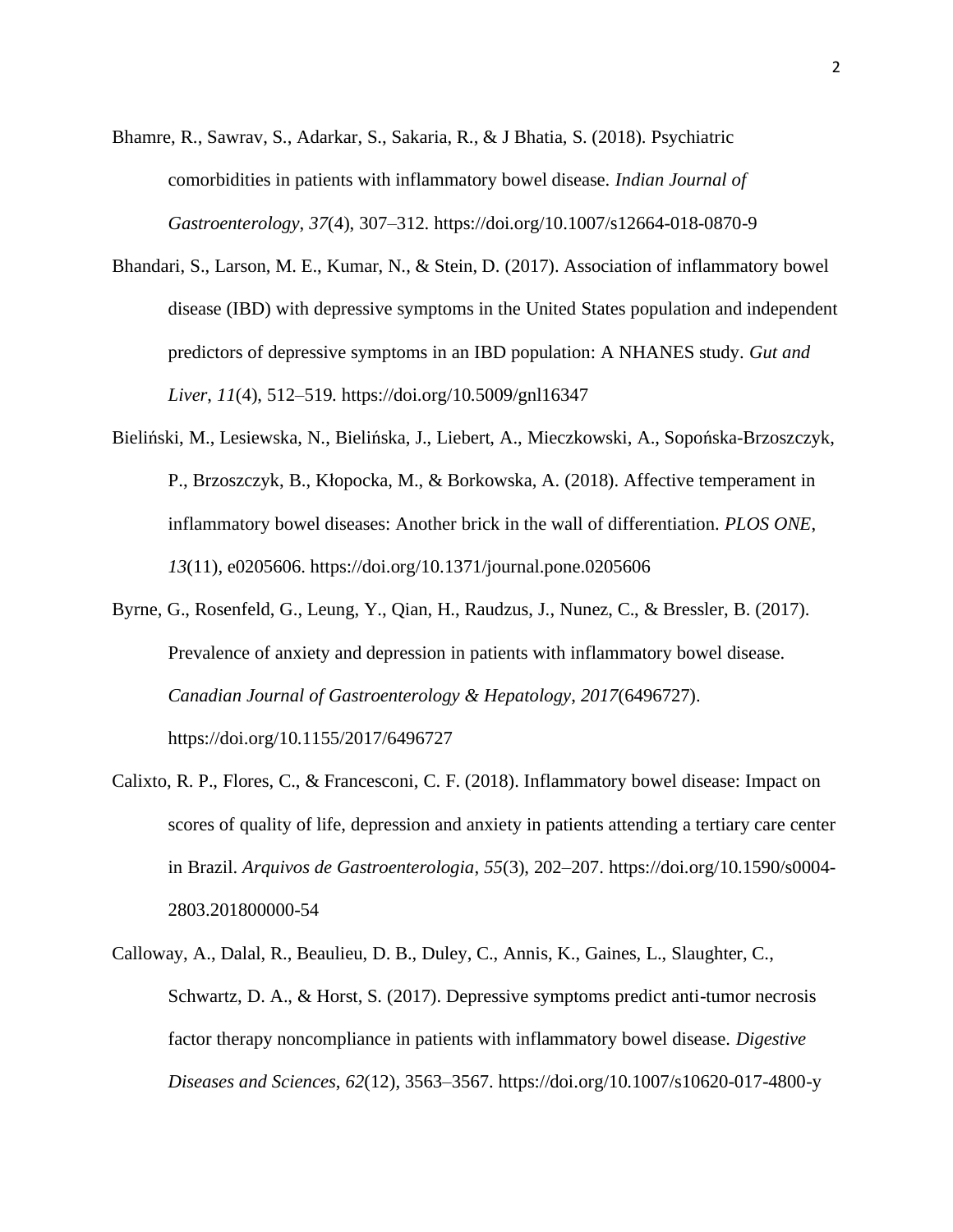- Chan, W., Shim, H. H., Lim, M. S., Sawadjaan, F. L. B., Isaac, S. P., Chuah, S. W., Leong, R., & Kong, C. (2017). Symptoms of anxiety and depression are independently associated with inflammatory bowel disease-related disability. *Digestive and Liver Disease*, *49*(12), 1314–1319. https://doi.org[/10.1016/j.dld.2017.08.020](10.1016/j.dld.2017.08.020)
- Chang, L.-Y., Wu, S.-Y., Chiang, C.-E., & Tsai, P.-S. (2017). Depression and self-care maintenance in patients with heart failure: A moderated mediation model of self-care confidence and resilience. *European Journal of Cardiovascular Nursing*, *16*(5), 435–443. https://doi.org[/10.1177/1474515116687179](10.1177/1474515116687179)
- Dahlhamer, J. M., Zammitti, E. P., Ward, B. W., Wheaton, A. G., & Croft, J. B. (2016). Prevalence of inflammatory bowel disease among adults aged ≥18 years — United States, 2015. *MMWR. Morbidity and Mortality Weekly Report*, *65*(42), 1166–1169. https://doi.org[/10.15585/mmwr.mm6542a3](10.15585/mmwr.mm6542a3)
- Dang, D., & Dearholt, S. (2018). *Johns Hopkins nursing evidence-based practice: Model and guidelines* (3rd ed.). Sigma Theta Tau International.
- Gaines, L. S., Slaughter, J. C., Horst, S. N., Schwartz, D. A., Beaulieu, D. B., Haman, K. L., Wang, L., Martin, C. F., Long, M. D., Sandler, R. S., & Kappelman, M. D. (2016). Association between affective-cognitive symptoms of depression and exacerbation of Crohn's disease. *American Journal of Gastroenterology*, *111*(6), 864–870. https://doi.org[/10.1038/ajg.2016.98](10.1038/ajg.2016.98)
- Gaines, L. S., Slaughter, J. C., Schwartz, D. A., Beaulieu, D. B., Horst, S. N., Dalal, R. L., Scoville, E. A., Sandler, R. S., & Kappelman, M. D. (2020). Does reverse causality underlie the temporal relationship between depression and Crohn's disease? *Inflammatory Bowel Diseases*, *26*(3), 423–428. https://doi.org[/10.1093/ibd/izz123](10.1093/ibd/izz123)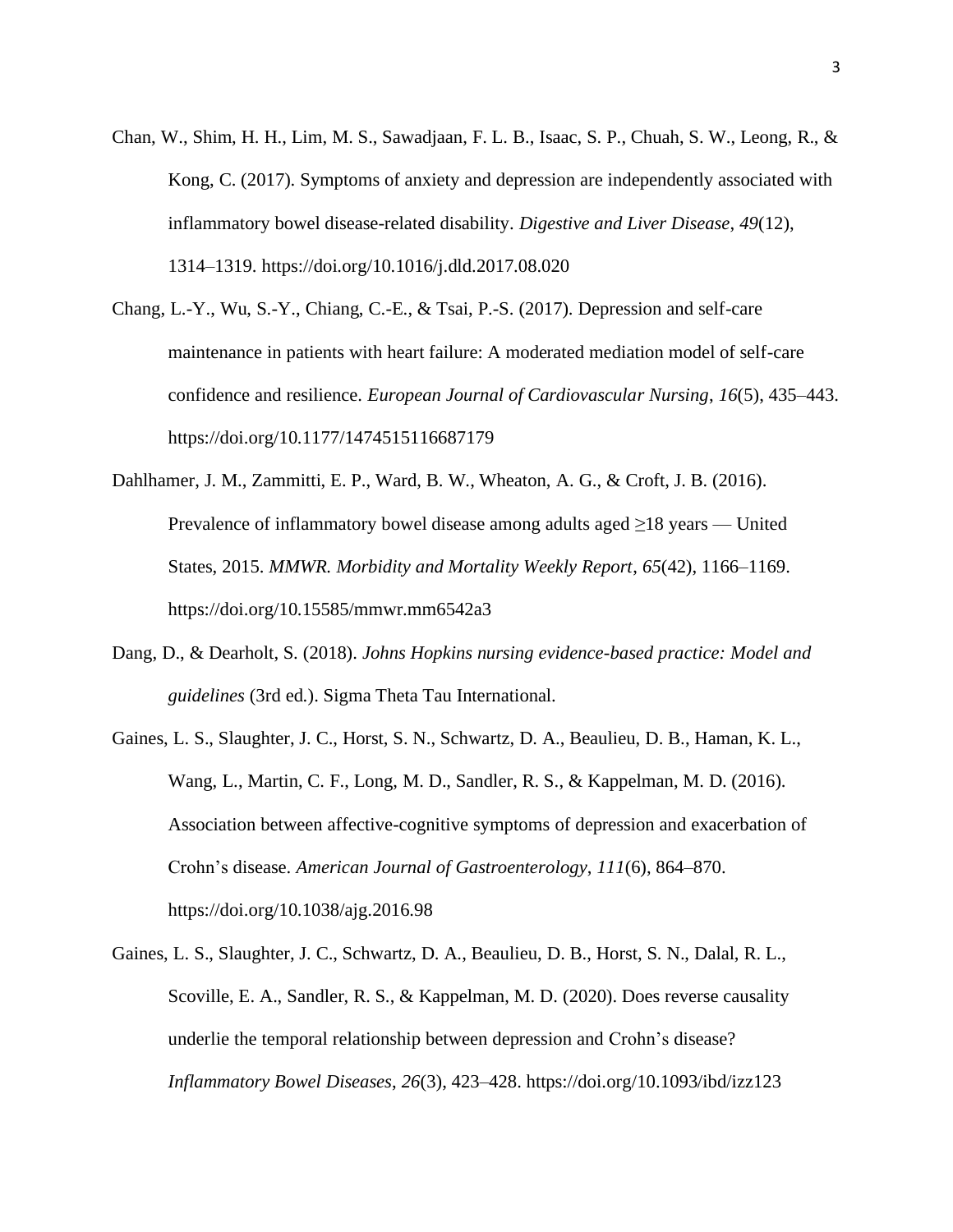- Gao, X., Tang, Y., Lei, N., Luo, Y., Chen, P., Liang, C., Duan, S., & Zhang, Y. (2021). Symptoms of anxiety/depression is associated with more aggressive inflammatory bowel disease. *Scientific Reports*, *11*(1), 1440. https://doi.org[/10.1038/s41598-021-81213-8](10.1038/s41598-021-81213-8)
- Geiss, T., Schaefert, R. M., Berens, S., Hoffmann, P., & Gauss, A. (2018). Risk of depression in patients with inflammatory bowel disease. *Journal of Digestive Diseases*, *19*(8), 456– 467. https://doi.org[/10.1111/1751-2980.12644](10.1111/1751-2980.12644)
- Gracie, D. J., Williams, C. J. M., Sood, R., Mumtaz, S., Bholah, H. M., Hamlin, J. P., & Ford, A. C. (2016). Poor correlation between clinical disease activity and mucosal inflammation, and the role of psychological comorbidity, in inflammatory bowel disease. *American Journal of Gastroenterology*, *111*(4), 541–551. https://doi.org[/10.1038/ajg.2016.59](10.1038/ajg.2016.59)
- Hashash, J. G., Vachon, A., Ramos Rivers, C., Regueiro, M. D., Binion, D. G., Altman, L., Williams, C., & Szigethy, E. (2019). Predictors of suicidal ideation among IBD outpatients. *Journal of Clinical Gastroenterology*, *53*(1), e41–e45. https://doi.org[/10.1097/mcg.0000000000001094](10.1097/mcg.0000000000001094)
- IsHak, W. W., Pan, D., Steiner, A. J., Feldman, E., Mann, A., Mirocha, J., Danovitch, I., & Melmed, G. Y. (2017). Patient-Reported outcomes of quality of life, functioning, and gi/psychiatric symptom severity in patients with inflammatory bowel disease (IBD). *Inflammatory Bowel Diseases*, *23*(5), 798–803.

https://doi.org[/10.1097/mib.0000000000001060](10.1097/mib.0000000000001060)

Jackson, B. D., Con, D., Gorelik, A., Liew, D., Knowles, S., & De Cruz, P. (2018). Examination of the relationship between disease activity and patient-reported outcome measures in an inflammatory bowel disease cohort. *Internal Medicine Journal*, *48*(10), 1234–1241. https://doi.org[/10.1111/imj.13937](10.1111/imj.13937)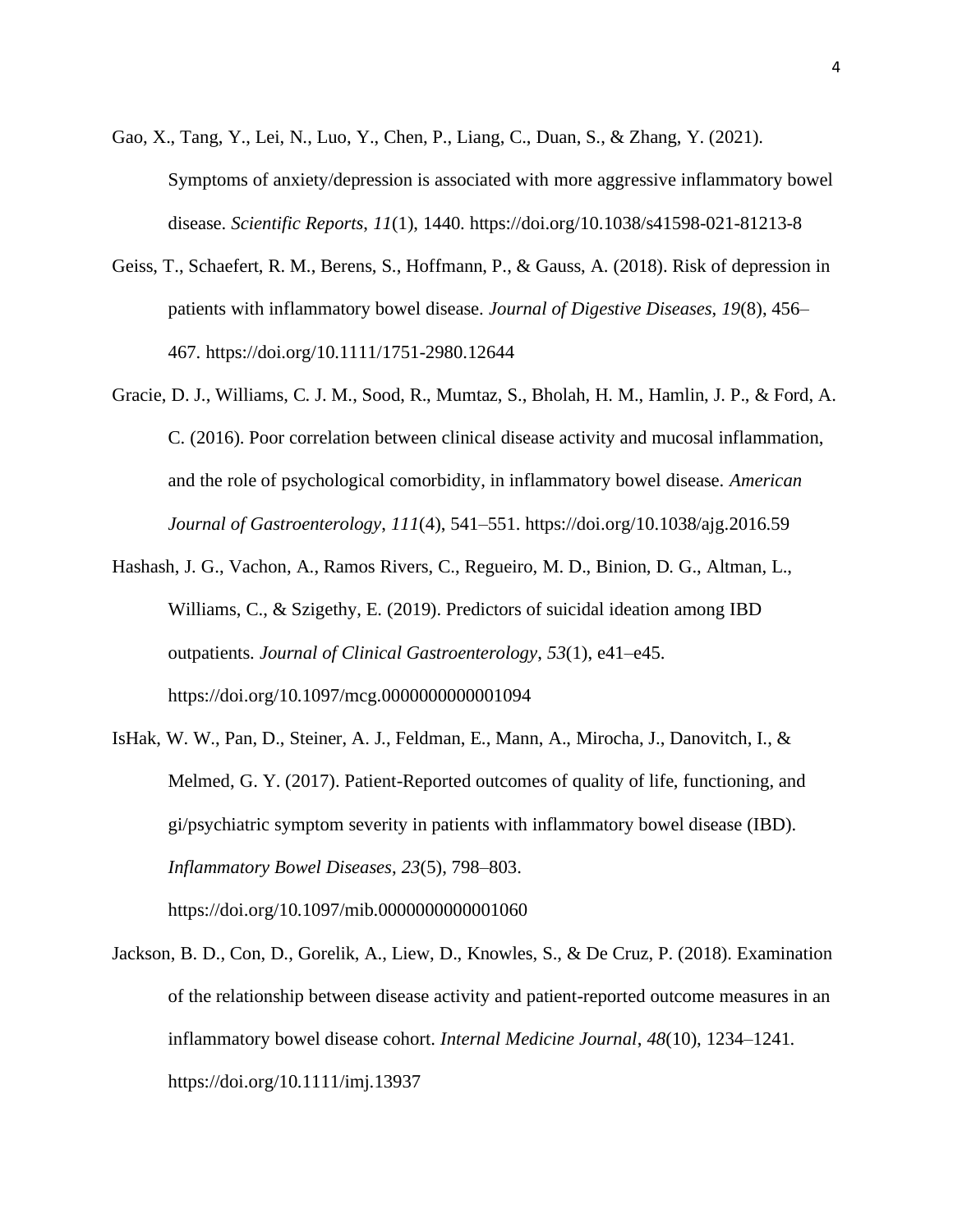- Jordan, C., Ohlsen, R., Hayee, B., & Chalder, T. (2017). A qualitative study exploring the experience of people with IBD and elevated symptoms of anxiety and low mood and the type of psychological help they would like. *Psychology & Health*, *33*(5), 634–651. https://doi.org[/10.1080/08870446.2017.1381958](10.1080/08870446.2017.1381958)
- Keefer, L., & Kane, S. V. (2017). Considering the bidirectional pathways between depression and IBD: Recommendations for comprehensive IBD care. *Gastroenterology and Hepatology*, *13*(3), 164–169.
- Kim, M. C., Jung, Y. S., Song, Y. S., Lee, J. I., Park, J. H., Sohn, C. I., Choi, K. Y., & Park, D. I. (2016). Factors associated with anxiety and depression in Korean patients with inactive inflammatory bowel disease. *Gut and Liver*, *10*(3). https://doi.org[/10.5009/gnl15188](10.5009/gnl15188)
- Kochar, B., Barnes, E. L., Long, M. D., Cushing, K. C., Galanko, J., Martin, C. F., Raffals, L. E., & Sandler, R. S. (2018). Depression is associated with more aggressive inflammatory bowel disease. *American Journal of Gastroenterology*, *113*(1), 80–85. https://doi.org[/10.1038/ajg.2017.423](10.1038/ajg.2017.423)
- Kochar, B., Martin, C. F., Kappelman, M. D., Spiegel, B. M., Chen, W., Sandler, R. S., & Long, M. D. (2018). Evaluation of gastrointestinal patient reported outcomes measurement information system (GI-PROMIS) symptom scales in subjects with inflammatory bowel diseases. *American Journal of Gastroenterology*, *113*(1), 72–79. https://doi.org[/10.1038/ajg.2017.240](10.1038/ajg.2017.240)
- Kroenke, K., Spitzer, R. L., & Williams, J. B. W. (2001). The PHQ-9: Validity of a brief depression severity measure. *Journal of General Internal Medicine*, *16*(9), 606–613. https://doi.org[/10.1046/j.1525-1497.2001.016009606.x](10.1046/j.1525-1497.2001.016009606.x)

Lichtenstein, G. R., Loftus, E. V., Isaacs, K. L., Regueiro, M. D., Gerson, L. B., & Sands, B. E.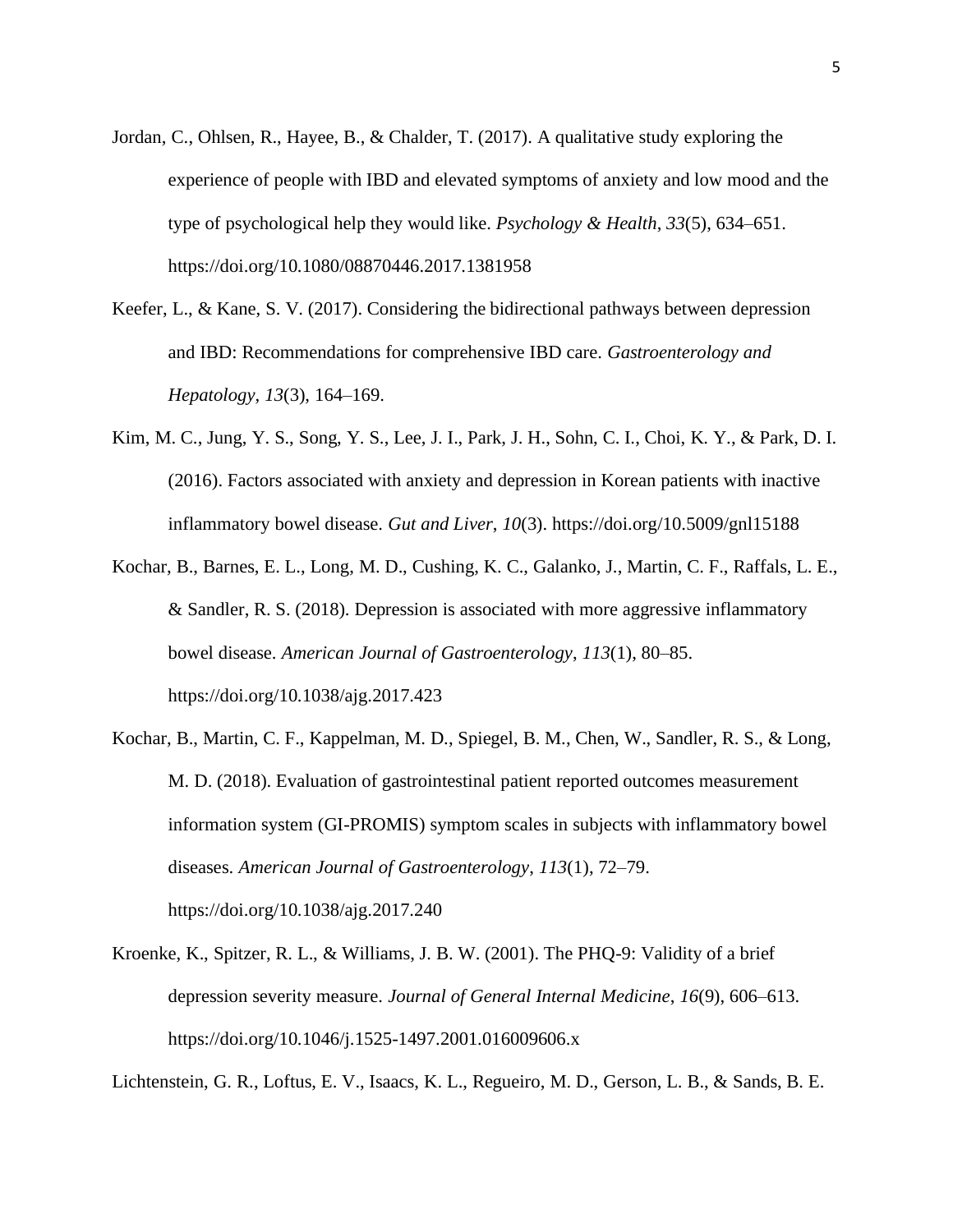(2018). ACG clinical guideline: Management of Crohn's Disease in adults. *The American Journal of Gastroenterology*, *113*(4), 481–517. https://doi.org[/10.1038/ajg.2018.27](10.1038/ajg.2018.27)

- Litster, B., Bernstein, C. N., Graff, L. A., Walker, J. R., Fisk, J. D., Patten, S. B., Bolton, J. M., Sareen, J., El-Gabalawy, R., & Marrie, R. A. (2018). Validation of the PHQ-9 for suicidal ideation in persons with inflammatory bowel disease. *Inflammatory Bowel Diseases*, *24*(8), 1641–1648. https://doi.org[/10.1093/ibd/izy032](10.1093/ibd/izy032)
- Lorig, K. R., & Holman, H. R. (2003). Self-management education: History, definition, outcomes, and mechanisms. *Annals of Behavioral Medicine*, *26*(1), 1–7. https://doi.org[/10.1207/s15324796abm2601\\_01](10.1207/s15324796abm2601_01)
- Ludvigsson, J. F., Olén, O., Larsson, H., Halfvarson, J., Almqvist, C., Lichtenstein, P., & Butwicka, A. (2021). Association between inflammatory bowel disease and psychiatric morbidity and suicide: A Swedish nationwide population-based cohort study with sibling comparisons. *Journal of Crohn's and Colitis*, *15*(11), 1824–1836. https://doi.org[/10.1093/ecco-jcc/jjab039](10.1093/ecco-jcc/jjab039)
- Luther, J., & Dave, M. (2019). Rising inflammatory bowel disease prevalence highlights the need for effective, cost-effective therapies. *Inflammatory Bowel Diseases*, *26*(4). https://doi.org[/10.1093/ibd/izz203](10.1093/ibd/izz203)
- Marín-Jiménez, I., Gobbo Montoya, M., Panadero, A., Cañas, M., Modino, Y., Romero de Santos, C., Guardiola, J., Carmona, L., & Barreiro-de Acosta, M. (2017). Management of the psychological impact of inflammatory bowel disease. *Inflammatory Bowel Diseases*, *23*(9), 1492–1498. https://doi.org[/10.1097/mib.0000000000001205](10.1097/mib.0000000000001205)
- Mikocka-Walus, A., Pittet, V., Rossel, J.-B., von Känel, R., & Swiss IBD Cohort Study Group. (2016). Symptoms of depression and anxiety are independently associated with clinical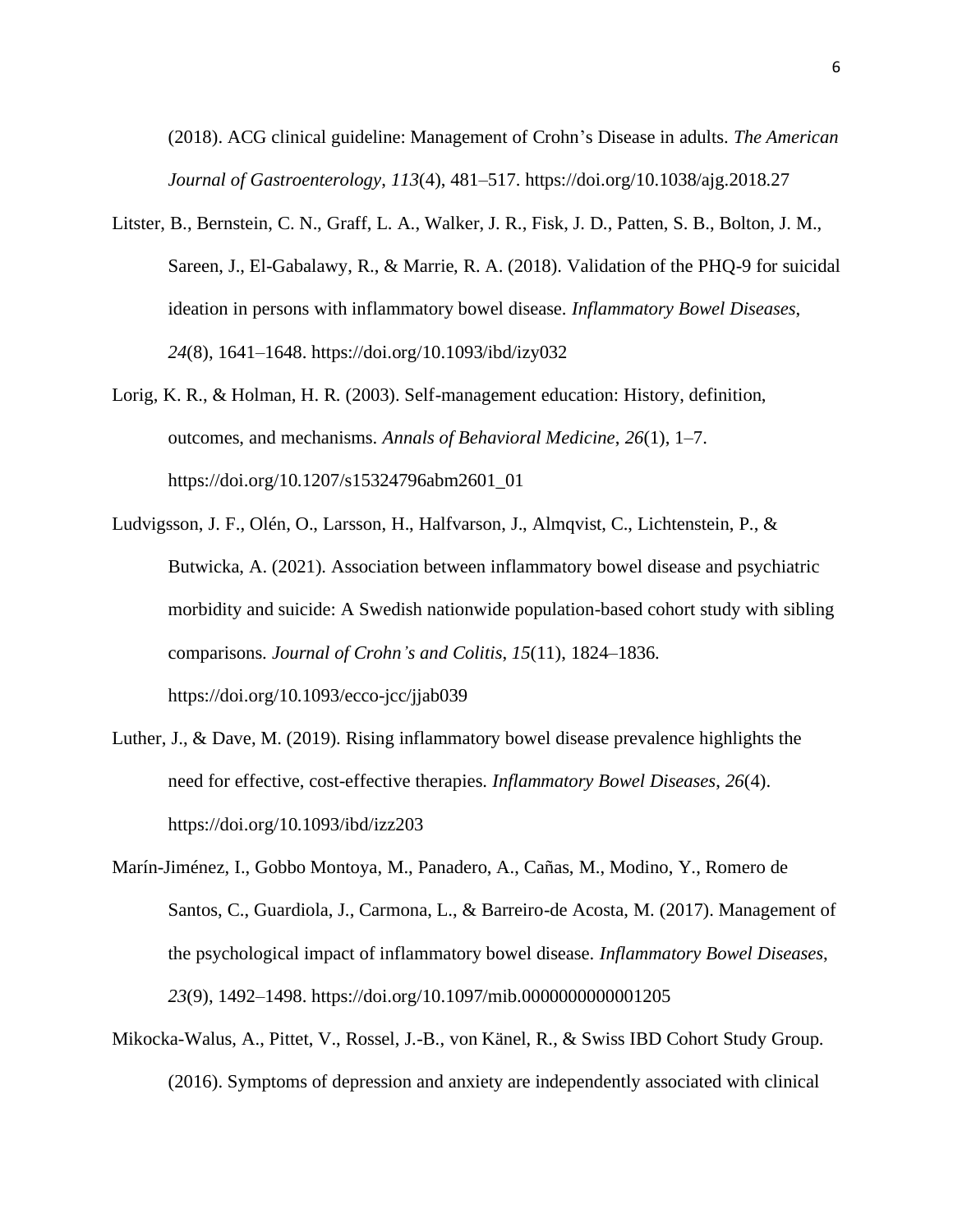recurrence of inflammatory bowel disease. *Clinical Gastroenterology and Hepatology: The Official Clinical Practice Journal of the American Gastroenterological Association*, *14*(6), 829-835.e1. https://doi.org[/10.1016/j.cgh.2015.12.045](10.1016/j.cgh.2015.12.045)

- Navabi, S., Gorrepati, V. S., Yadav, S., Chintanaboina, J., Maher, S., Demuth, P., Stern, B., Stuart, A., Tinsley, A., Clarke, K., Williams, E. D., & Coates, M. D. (2018). Influences and impact of anxiety and depression in the setting of inflammatory bowel disease. *Inflammatory Bowel Diseases*, *24*(11), 2303–2308. https://doi.org[/10.1093/ibd/izy143](10.1093/ibd/izy143)
- Nguyen, G. C., Chong, C. A., & Chong, R. Y. (2014). National estimates of the burden of inflammatory bowel disease among racial and ethnic groups in the United States. *Journal of Crohn's and Colitis*, *8*(4), 288–295. https://doi.org[/10.1016/j.crohns.2013.09.001](10.1016/j.crohns.2013.09.001)
- Page, M. J., McKenzie, J. E., Bossuyt, P. M., Boutron, I., Hoffmann, T. C., Mulrow, C. D., Shamseer, L., Tetzlaff, J. M., Akl, E. A., Brennan, S. E., Chou, R., Glanville, J., Grimshaw, J. M., Hróbjartsson, A., Lalu, M. M., Li, T., Loder, E. W., Mayo-Wilson, E., McDonald, S., & McGuinness, L. A. (2021). The PRISMA 2020 statement: An updated guideline for reporting systematic reviews. *BMJ*, *372*(71), n71. https://doi.org[/10.1136/bmj.n71](10.1136/bmj.n71)
- Pfizer Inc. (2010, June 21). *Pfizer to offer free public access to mental health assessment tools to improve diagnosis and patient care | pfpfizeruscom*. Pfizer.com. [https://www.pfizer.com/news/press-release/press-release](https://www.pfizer.com/news/press-release/press-release-detail/pfizer_to_offer_free_public_access_to_mental_health_assessment_tools_to_improve_diagnosis_and_patient_care)[detail/pfizer\\_to\\_offer\\_free\\_public\\_access\\_to\\_mental\\_health\\_assessment\\_tools\\_to\\_impro](https://www.pfizer.com/news/press-release/press-release-detail/pfizer_to_offer_free_public_access_to_mental_health_assessment_tools_to_improve_diagnosis_and_patient_care) [ve\\_diagnosis\\_and\\_patient\\_care](https://www.pfizer.com/news/press-release/press-release-detail/pfizer_to_offer_free_public_access_to_mental_health_assessment_tools_to_improve_diagnosis_and_patient_care)
- Rubin, D. T., Sninsky, C., Siegmund, B., Sans, M., Hart, A., Bressler, B., Bouhnik, Y., Armuzzi, A., & Afzali, A. (2021). International perspectives on management of inflammatory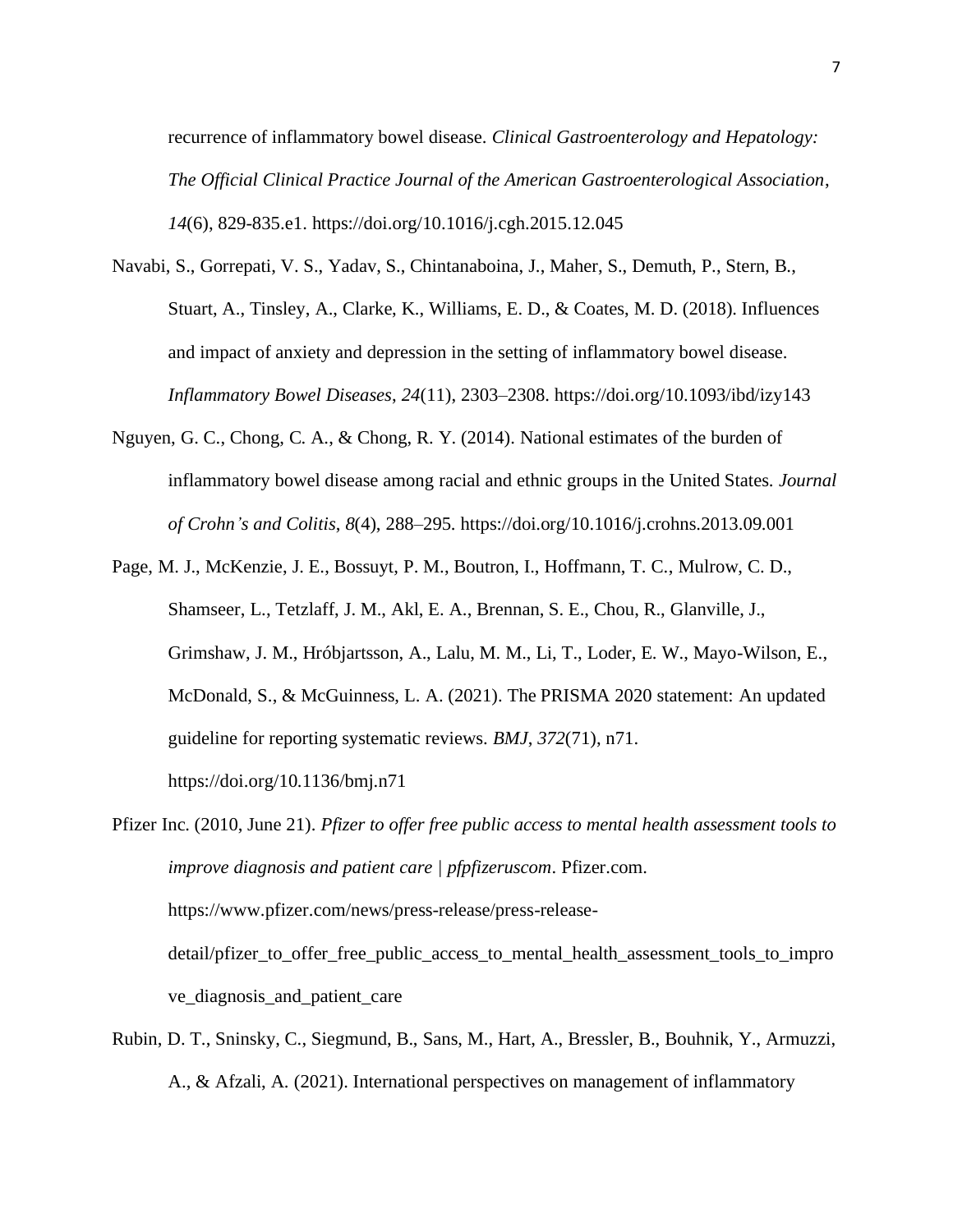bowel disease: Opinion differences and similarities between patients and physicians from the IBD GAPPS survey. *Inflammatory Bowel Diseases*, *27*(12), 1942–1953. https://doi.org[/10.1093/ibd/izab006](10.1093/ibd/izab006)

- Siu, A. L., Bibbins-Domingo, K., Grossman, D. C., Baumann, L. C., Davidson, K. W., Ebell, M., García, F. A. R., Gillman, M., Herzstein, J., Kemper, A. R., Krist, A. H., Kurth, A. E., Owens, D. K., Phillips, W. R., Phipps, M. G., & Pignone, M. P. (2016). Screening for depression in adults. *JAMA*, *315*(4), 380–387. https://doi.org[/10.1001/jama.2015.18392](10.1001/jama.2015.18392)
- Sun, Y., Fu, Z., Bo, Q., Mao, Z., Ma, X., & Wang, C. (2020). The reliability and validity of PHQ-9 in patients with major depressive disorder in psychiatric hospital. *BMC Psychiatry*, *20*(1). https://doi.org[/10.1186/s12888-020-02885-6](10.1186/s12888-020-02885-6)
- Tomazoni, E. I., & Benvegnù, D. M. (2018). Symptoms of anxiety and depression, and quality of life of patients with Crohn's disease. *Arquivos de Gastroenterologia*, *55*(2), 148–153. https://doi.org[/10.1590/s0004-2803.201800000-26](10.1590/s0004-2803.201800000-26)
- Tsui, J. J., & Huynhb, H. Q. (2018). Is top-down therapy a more effective alternative to conventional step-up therapy for Crohn's disease? *Annals of Gastroenterology*, *31*(4). https://doi.org[/10.20524/aog.2018.0253](10.20524/aog.2018.0253)
- Williet, N., Sarter, H., Gower-Rousseau, C., Adrianjafy, C., Olympie, A., Buisson, A., Beaugerie, L., & Peyrin-Biroulet, L. (2017). Patient-reported outcomes in a french nationwide survey of inflammatory bowel disease patients. *Journal of Crohn's and Colitis*, *11*(2), 165–174. https://doi.org[/10.1093/ecco-jcc/jjw145](10.1093/ecco-jcc/jjw145)
- Wong, J. J., Sceats, L., Dehghan, M., Wren, A. A., Sellers, Z. M., Limketkai, B. N., Bensen, R., Kin, C., & Park, K. T. (2019). Depression and health care use in patients with inflammatory bowel disease. *Journal of Crohn's and Colitis*, *13*(1), 19–26.